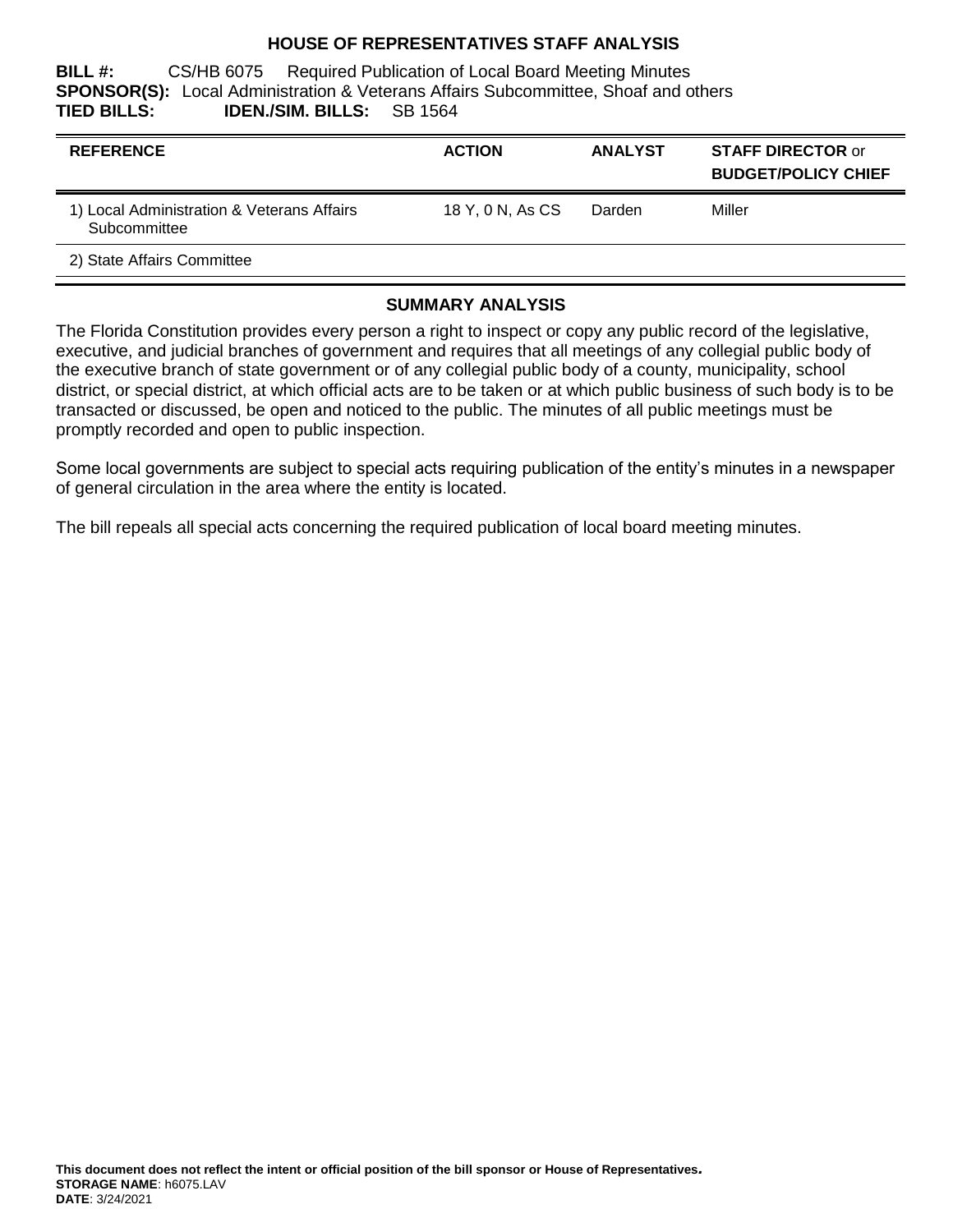#### **FULL ANALYSIS**

## **I. SUBSTANTIVE ANALYSIS**

#### A. EFFECT OF PROPOSED CHANGES:

#### **Background**

#### Access to Public Records and Meetings

Art. I, s. 24 of the Florida Constitution sets forth the state's public policy regarding access to government records and meetings. This section guarantees every person a right to inspect or copy any public record of the legislative, executive, and judicial branches of government and requires that all meetings of any collegial public body of the executive branch of state government or of any collegial public body of a county, municipality, school district, or special district, at which official acts are to be taken or at which public business of such body is to be transacted or discussed, be open and noticed to the public.

Public policy regarding access to government meetings also is addressed by general law.<sup>1</sup> The "Government in the Sunshine Law" or "Sunshine Law"<sup>2</sup> requires all meetings of any board or commission of any state agency or authority, or of any agency or authority of any county, municipal corporation, or political subdivision, at which official acts are to be taken, must be open to the public at all times.<sup>3</sup> The board or commission must provide reasonable notice of all public meetings.<sup>4</sup> Public meetings may not be held at any location that discriminates on the basis of sex, age, race, creed, color, origin, or economic status or that operates in a manner that unreasonably restricts the public's access to the facility.<sup>5</sup> Minutes of a public meeting must be promptly recorded and open to public inspection.<sup>6</sup> Many local governments also provide access to meeting minutes through their website.<sup>7</sup>

The minutes of county commission meetings are recorded by the clerk of the circuit court in the clerk's role as the ex officio clerk of the board of county commissioners, auditor, recorder and custodian of all county funds.<sup>8</sup> While there are no statutory provisions directing a certain office to record the minutes of city commission or school board meetings, many entities assign those responsibility by charter or resolution.<sup>9</sup>

 $\overline{a}$ 

**DATE**: 3/24/2021

<sup>1</sup> S. 286.011, F.S.

<sup>2</sup> Ch. 286, F.S.

<sup>3</sup> S. 286.011(1), F.S.

<sup>4</sup> *Id.*

<sup>5</sup> S. 286.011(6), F.S.

<sup>6</sup> S. 286.011(2), F.S.

<sup>7</sup> *See, e.g.*, *City Agendas/Minutes*, City of Leesburg,

https://www.leesburgflorida.gov/government/city\_commission/city\_agendas\_minutes.php (last accessed Mar. 10, 2021).

<sup>8</sup> S. 28.12, F.S. *See also* art. VIII, s. 1(d), Fla. Const.

<sup>9</sup> *See, e.g.*, Tallahassee, Fla., Charter Part I, s. 44 (creating the office of the city treasurer-clerk). *See also City Clerk*, City of Leesburg, https://www.leesburgflorida.gov/government/departments/city\_clerk/ (last accessed Mar. 10, 2021) and Leesburg, Fla. Code of Ordinances, ch. 2, art. V, div. 3, s. 2-191.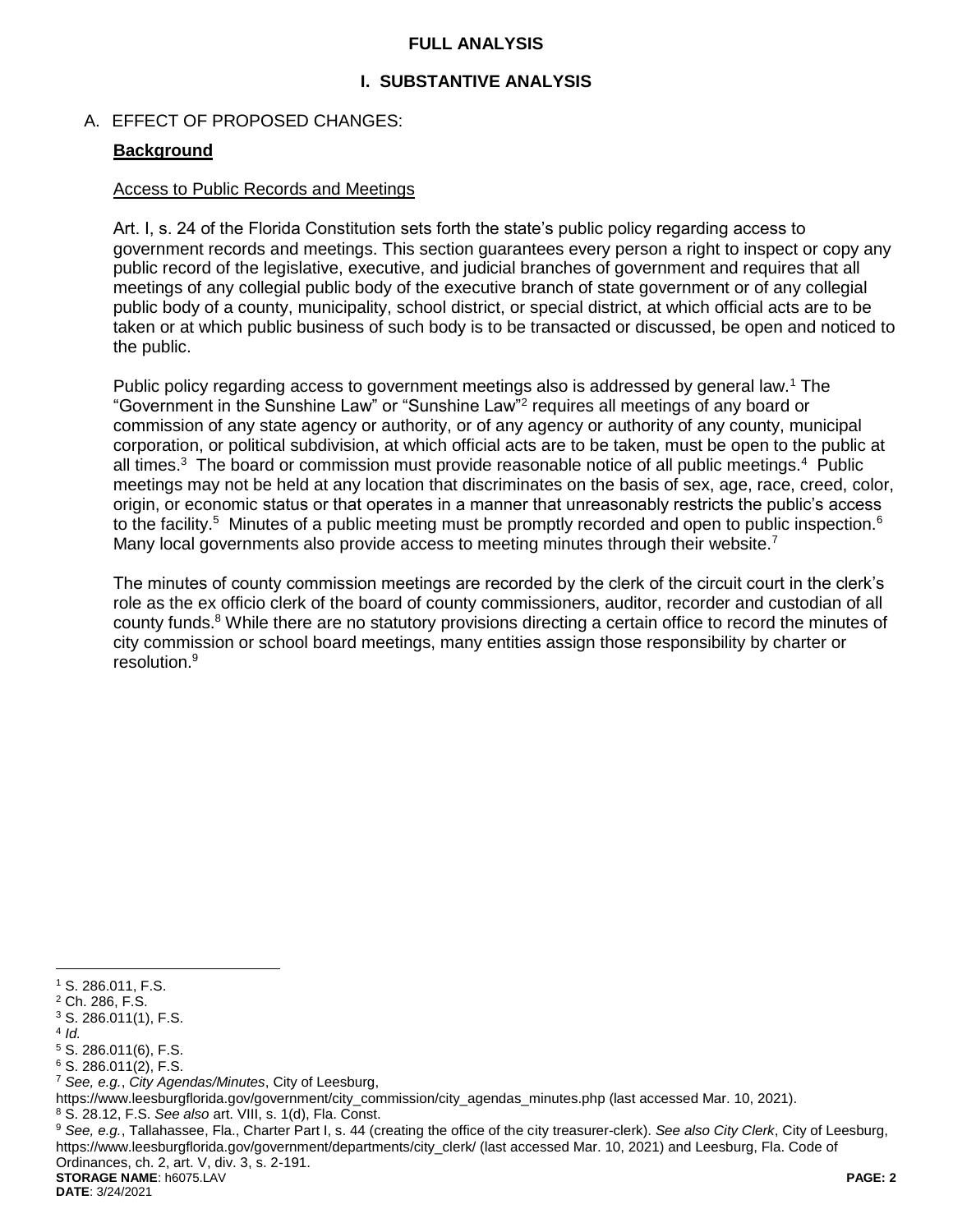## Meeting Minutes Special Acts

In addition to recording requirements established by general law, some counties, municipalities, and school districts are subject to special acts requiring publication of the entity's minutes in a newspaper of general circulation in the area where the entity is located. The following local government are subject to such special acts:

| <b>Local Government Entity</b>                       | <b>Chapter Law(s)</b>                |  |
|------------------------------------------------------|--------------------------------------|--|
| Calhoun County and Calhoun County School Board       | Ch. 22229 (1943)                     |  |
| <b>Clay County</b>                                   | Ch. 65-1381                          |  |
| Gulf County and Gulf County School Board             | Ch. 27578 (1951), Ch. 30785 (1955)   |  |
| Holmes County and Holmes County School Board         | Ch. 23342 (1945), Ch. 61-2269, Ch.   |  |
|                                                      | 69-1157, Ch. 78-530                  |  |
| City of Leesburg                                     | S. 19 of ch. 9820 (1923), Ch. 70-780 |  |
| Liberty County and Liberty County School Board       | Ch. 22375 (1943), Ch. 57-2060        |  |
| <b>Wakulla County</b>                                | Ch. 26296 (1949), Ch. 27967 (1951)   |  |
| Washington County and Washington County School Board | Ch. 26299 (1949), Ch. 29600 (1953),  |  |
|                                                      | Ch. 31354 (1955)                     |  |

## **Effect of Proposed Changes**

The bill repeals all special acts concerning the required publication of local board meeting minutes.

## B. SECTION DIRECTORY:

- Section 1: Amends ch. 9820 (1923), Laws of Fla., concerning requirements for the City of Leesburg to publish the minutes of meetings in a newspaper of general circulation.
- Section 2: Repeals chs. 22229 (1943), 22375 (1943), 23342 (1945), 26296 (1949), 26299 (1949), 27578 (1951), 27967 (1951), 29600 (1953), 30785 (1955), 31354 (1955), 57-2060, 61- 2269, 65-1381, 69-1157, 70-780, and 78-530, Laws of Fla., concerning requirements to publish the minutes of meetings of local governing bodies in a newspaper.
- Section 3: Provides the bill takes effect upon becoming a law.

## **II. FISCAL ANALYSIS & ECONOMIC IMPACT STATEMENT**

- A. FISCAL IMPACT ON STATE GOVERNMENT:
	- 1. Revenues:

None.

2. Expenditures:

None.

- B. FISCAL IMPACT ON LOCAL GOVERNMENTS:
	- 1. Revenues:

None.

2. Expenditures:

**STORAGE NAME**: h6075.LAV **PAGE: 3 DATE**: 3/24/2021 The bill will reduce local government expenditures to extent the removal of the publication requirement results in local governments no longer publishing meeting minutes in the newspaper.